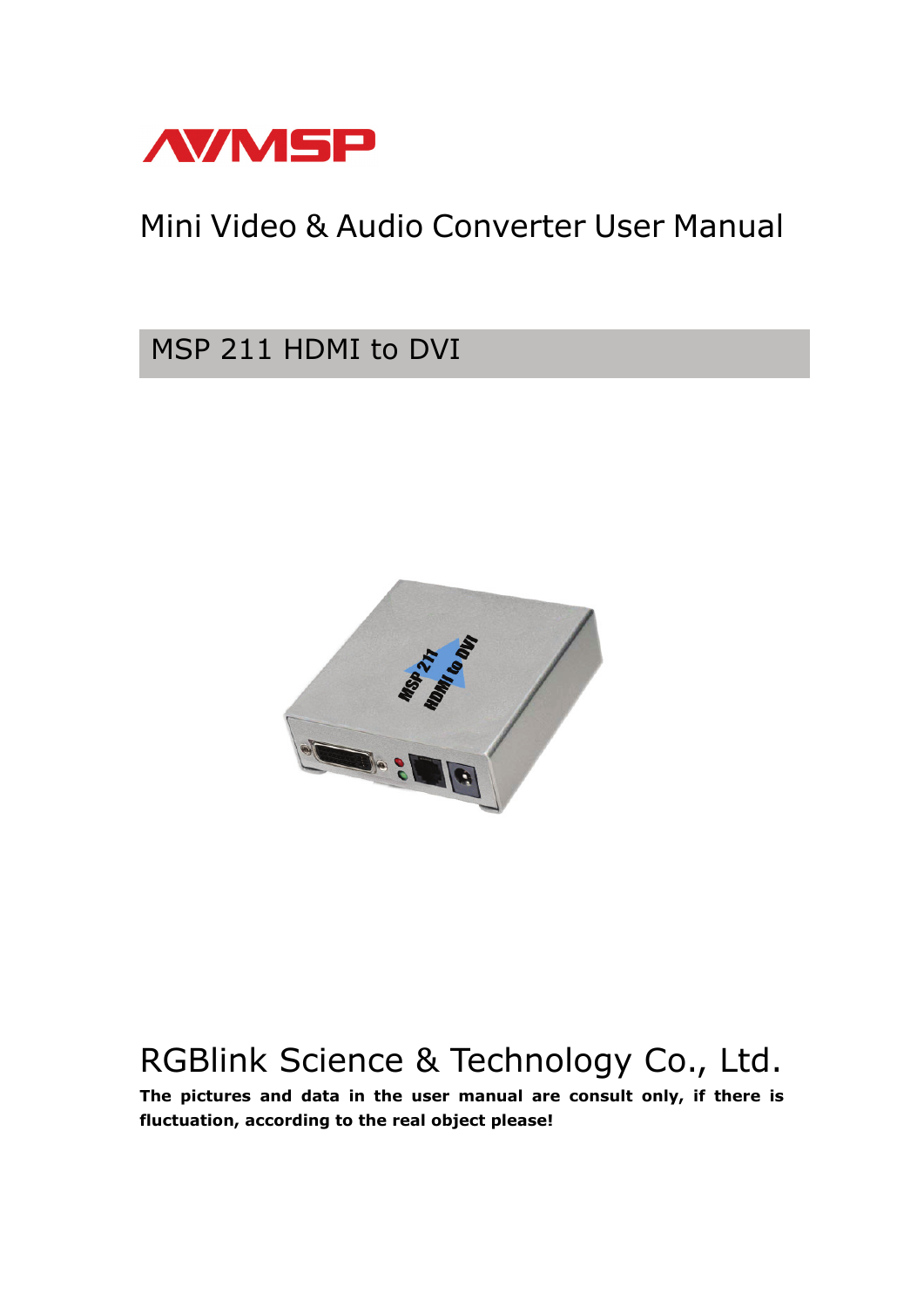## **Contact Us**



**Headquarter:** S603 Weiye Building Torch Hi-Tech Industrial Development Zone Xiamen,Fujian Province, P.R.C **Shenzhen office:** Room A05, Floor 4, Building 24, Industry factory Nanshan Science & Technology Park, Shenzhen, Guangdong Province, P.R.C **Beijing office:** No.27,west circle 3,Haidian District, Beijing, P.R.C **Tel:** +86-592-5771197 **Fax**:+86-592-5771202 **QQ:**505941001 **MSN:** rgblink@hotmail.com **Skype:** rgblink **Email:** rgblinksales@gmail.com

### **File version**

| Version | Date       | ECO# | Description | principal   |
|---------|------------|------|-------------|-------------|
| 1.0     | 2010/10/19 | 0001 | Release     | <b>LISA</b> |
|         |            |      |             |             |
|         |            |      |             |             |
|         |            |      |             |             |
|         |            |      |             |             |
|         |            |      |             |             |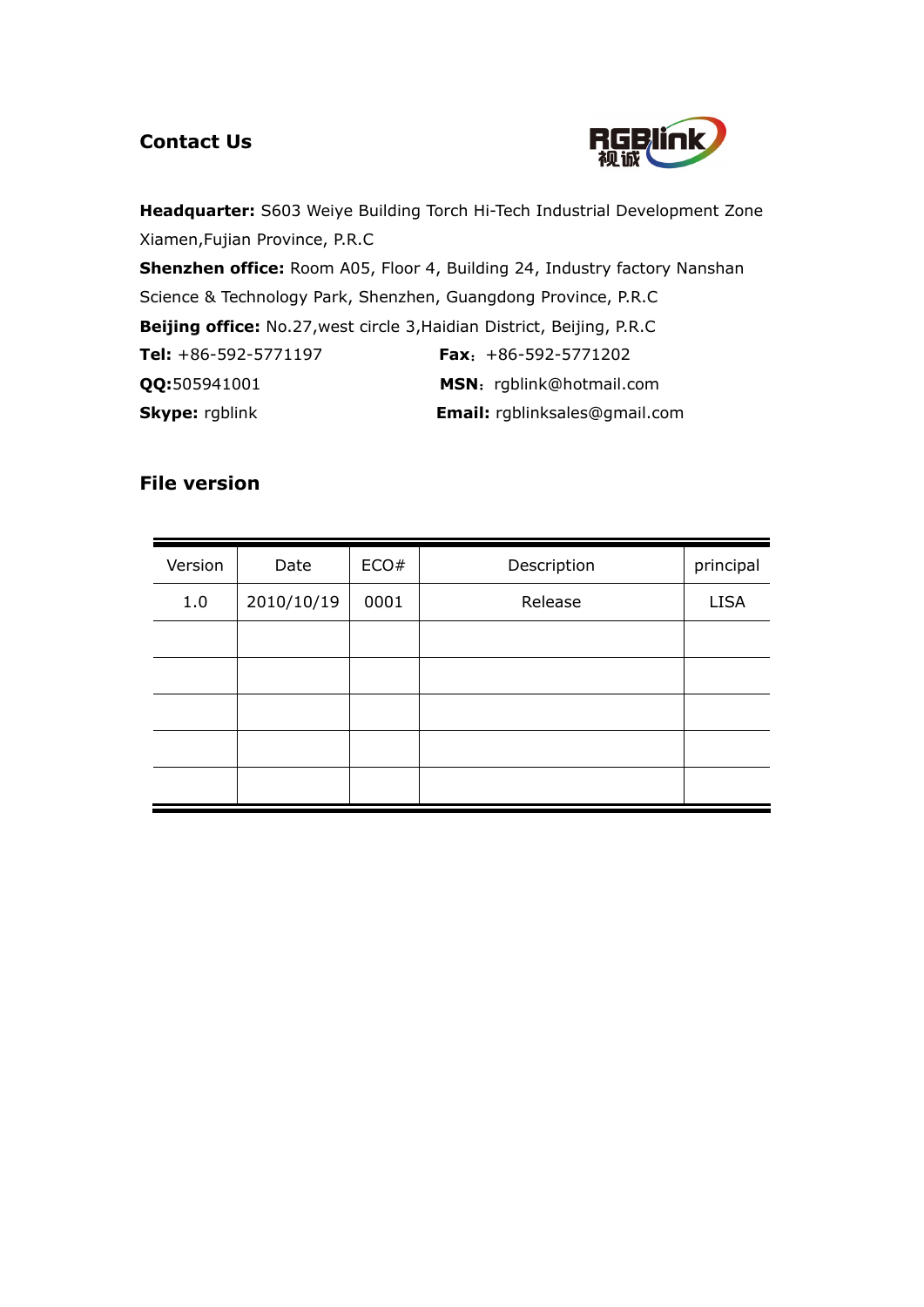目录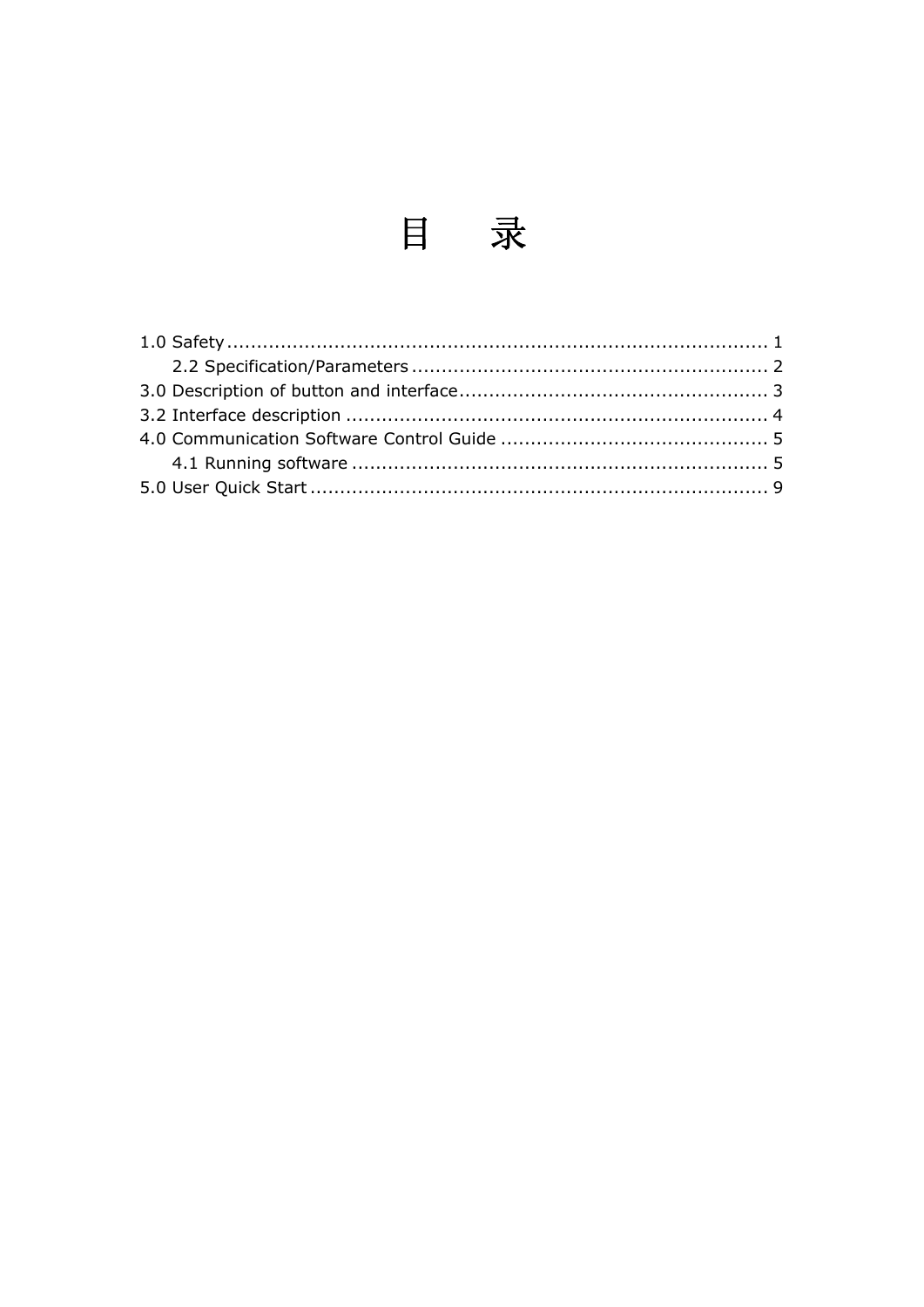# **1.0 Safety**

| The proper use of power<br>The operating voltage for this product is 12V. This product is only<br>workable under correct power condition, which is already mark on<br>the back panel of the power.                                                                                                   |
|------------------------------------------------------------------------------------------------------------------------------------------------------------------------------------------------------------------------------------------------------------------------------------------------------|
| <b>High Voltage</b><br>There are many high voltage components inside.                                                                                                                                                                                                                                |
| Do not Remove Covers and Panels<br>Do not remove Covers in any conditions. There are not any spare<br>components inside for maintenance, so do not maintain this product<br>by userrselves, any requirement, please feel free to contact our<br>service engineer. Keep heavy device from power cord. |
| <b>Grounding the Product and Use the Proper Fuse</b><br>This product is grounded through the grounding conductor of<br>the power cord. To Avoid electrical shock, plug the power cord into<br>a properly wired receptacle before connecting to the product input<br>or output terminals.             |
| Keep away from Magnet, Motor, TV and Transformer.                                                                                                                                                                                                                                                    |
| <b>Guard Against Damp</b><br>Keep using inside clean and dryness environment, once the<br>device get wet, must remove power cord right now.                                                                                                                                                          |
| <b>Keep away Exploder</b><br>Do not operate the device inside dangerous and easy explosive<br>gas, which it may make fire, blast or something without<br>expectation.                                                                                                                                |
| Keep away Pour Liquid and Fragment<br>It is forbid to pour liquid, metal fragment or anything else inside<br>this device to avoid fire and other accident. Once that happens,<br>must remove power cord and try to make it clean before power on<br>again.                                           |

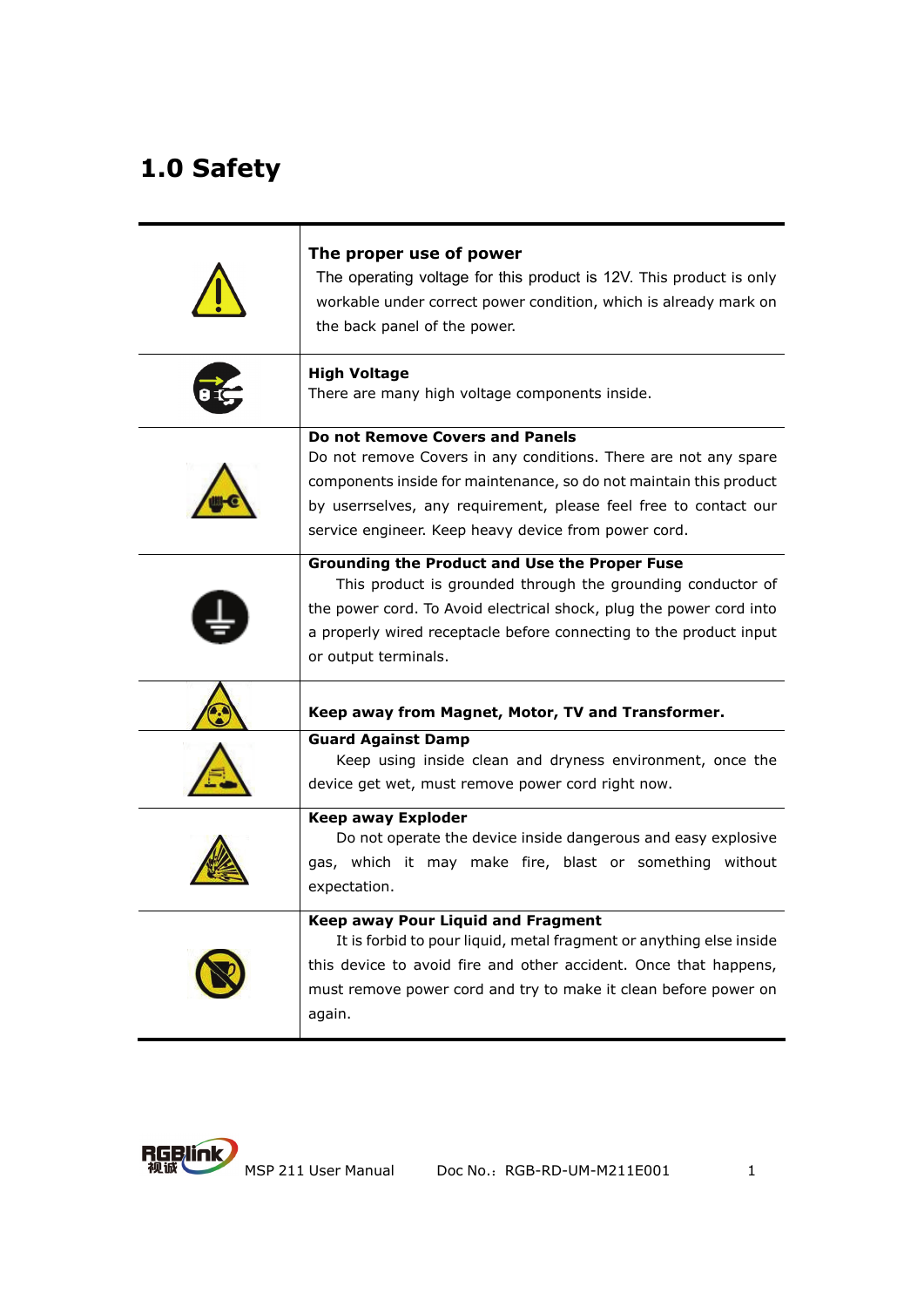## 2.2 Specification/Parameters

| <b>DVI Input</b>                    |                                                  |  |
|-------------------------------------|--------------------------------------------------|--|
| Number of Inputs                    | 1                                                |  |
| Connector                           | Standard DVI-I socket                            |  |
| Input resolution                    | 480i;480p;576i;576p;720p@50;720p@60;             |  |
| (Supported Standards)               | 1080i@50;1080i@60;1080p@50;1080p@60;800x600@60Hz |  |
|                                     | 1024x768@60Hz;1024x768@75Hz;1280x768@60Hz;       |  |
|                                     | 1280x1024@60Hz;1440x900@60Hz;1400x1200@60Hz;     |  |
|                                     | 1600x1200@60Hz;1680x1050x60Hz;                   |  |
| HDMI output (Share with DVI output) |                                                  |  |
| Number of Inputs                    | 1.                                               |  |
| Connector                           | Standard DVI-I socket                            |  |
| Input resolution                    | 480i;480p;576i;576p;720p@50;720p@60;1080i@50;    |  |
| (Supported Standards)               | 1080i@59.94;1080i@60;1080p@50; 1080p@59.94;      |  |
|                                     | 1080p@60;800x600@60Hz;1024x768@60Hz;1024x768@75  |  |
|                                     | Hz;1280x768@60Hz;1280x1024@60Hz;1440x900@60Hz;14 |  |
|                                     | 00x1050@60Hz;1600x1200@60Hz;1680x1050x60Hz;      |  |
| DVI output (Share with HDMI output) |                                                  |  |
| Number of Inputs                    | 1                                                |  |
| Connector                           | Standard DVI-I socket                            |  |
| Input resolution                    | 480i;480p;576i;576p;720p@50;720p@60;1080i@50;    |  |
| (Supported Standards)               | 1080i@59.94;1080i@60;1080p@50; 1080p@59.94;      |  |
|                                     | 1080p@60;800x600@60Hz;1024x768@60Hz;1024x768@75  |  |
|                                     | Hz;1280x768@60Hz;1280x1024@60Hz;1440x900@60Hz;14 |  |
|                                     | 00x1050@60Hz;1600x1200@60Hz;1680x1050x60Hz;      |  |
| <b>Audio output</b>                 |                                                  |  |
| Number of outputs                   | $\overline{2}$                                   |  |
| Connetor                            | Standard 1/4" socket                             |  |
| Audio standard                      | 48Kbps 24bit balance analogue audio              |  |
| <b>Extras</b>                       |                                                  |  |
| Communication                       | <b>RS422</b>                                     |  |
| Environment<br>Working              | 0°C~45°C                                         |  |
| Power Supply                        | +12V 3.5" interface power module                 |  |
| Stored Environment                  | 10% to 90%                                       |  |
| Product Warranty                    | 1 years                                          |  |

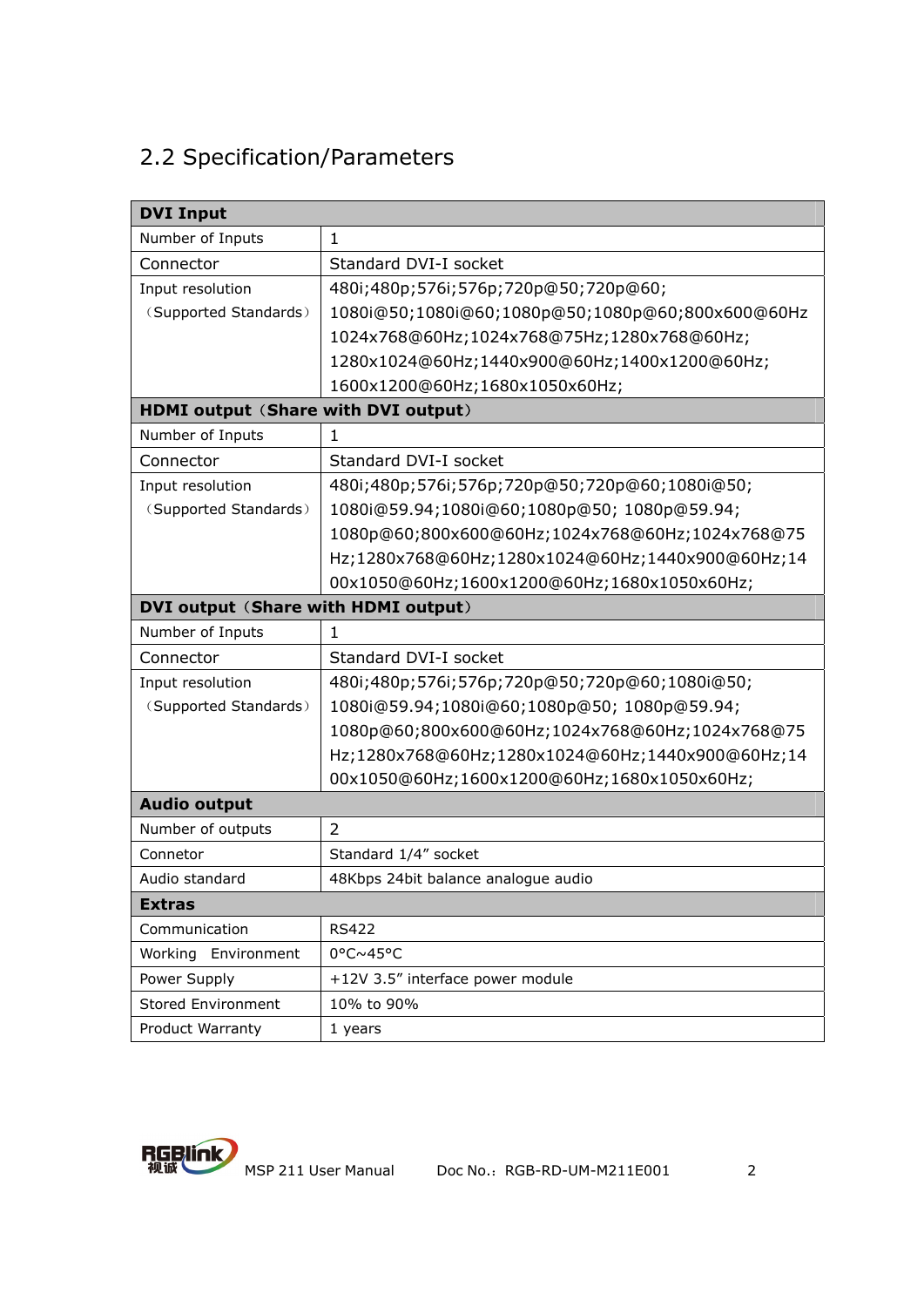# 3.0 Description of button and interface

## 3.1 Front panel interface description



- 1. DVI input interface.Input the video & graphic signal from computer, DVD player, HDTV media player, DVI signal generator, HDMI signal generator and so on. (For HDMI input, use HDMI to DVI cable. Does not comments to support hot-plugging)
- 2. LED indicator: Red Light: power indicator LED, it's on when device has power supply; Green Light: Green means there is signal input;
- 3. COM, be used for host computer control. Please check User Quick Start for more detail;
- 4. Power, This device uses the standard 12V/1.5A power supply.

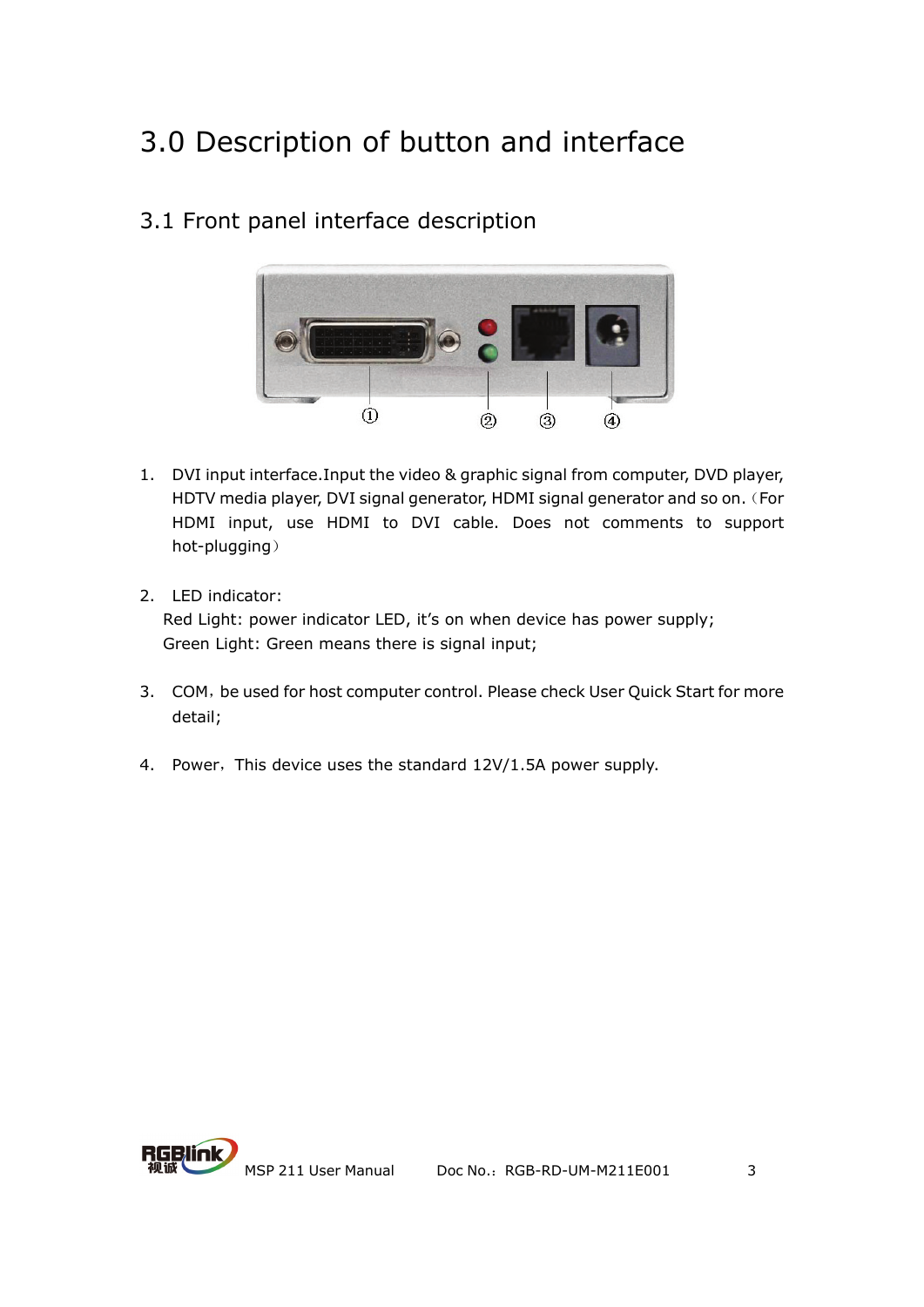## 3.2 Back panel interface description



1-2. AUDIO output interface, used to access speaker or the audio amplifier system which compatible with 3.1 system.The audio of the HDMI signal will be separated from the video and output through this connector.

3. DVI output interface, connect to the monitor or back end DVI device which has DVI interface. (This Connection does not comments to support hot-plugging) The video of the HDMI signal will be separated from the audio and output by this connector.

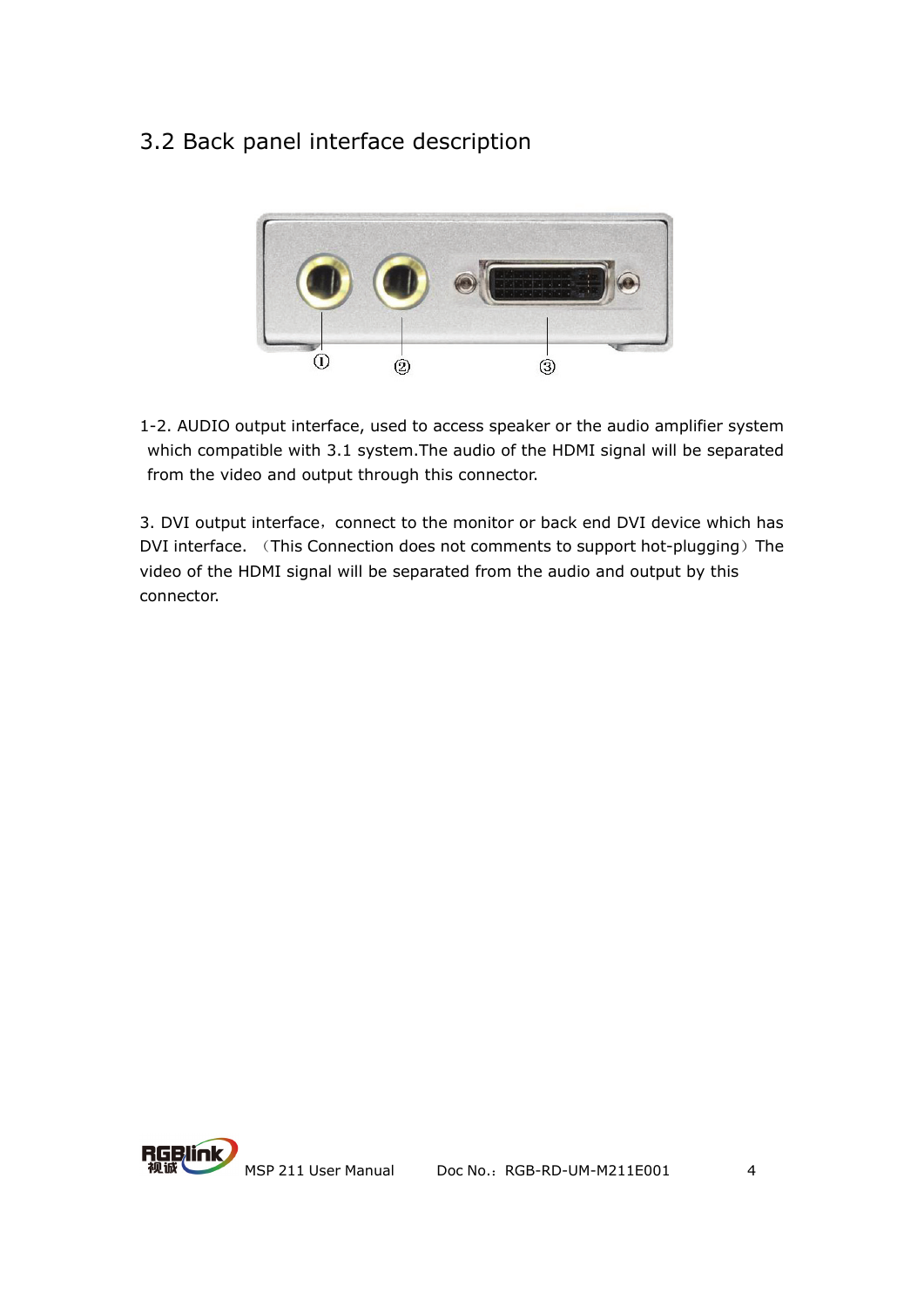## 4.0 Communication Software Control Guide

AVMSP series of mini converter is equipped with user-friendly communication control software.

## 4.1 Running software

| Double-click AVMSP software<br>, Software interface is as follows:                                |       |
|---------------------------------------------------------------------------------------------------|-------|
| MiniConvertor2.0.0.0                                                                              | $- x$ |
| CommSetup Option Advance Help                                                                     |       |
| $\blacktriangledown$<br>MSP 211 HDMIto HDMI<br>ON<br>SYNC                                         | Exit  |
| HDMI-HDMI                                                                                         |       |
| Input Format 480i<br>$\overline{\phantom{a}}$<br>Output Format<br>$①$ HDMI<br>ODVI<br>Output Mute |       |
|                                                                                                   | Ы     |
|                                                                                                   | ×     |
| K.                                                                                                |       |

Fig. 4.1 MSP 211 Control Software

### $\bullet$  Serial settings

User can set Comm Port and Comm Speed (Baudrate) through "Comm setup". User can select current using serial port by the pull-down arrow. Comm Speed should be 115200.

| <b>M</b> Connect    | ×      |
|---------------------|--------|
| Comm                |        |
| Comm Port           |        |
| Comm Speed   115200 |        |
| OK                  | Cancel |

Fig. 4.2 MSP 211 Serial setting

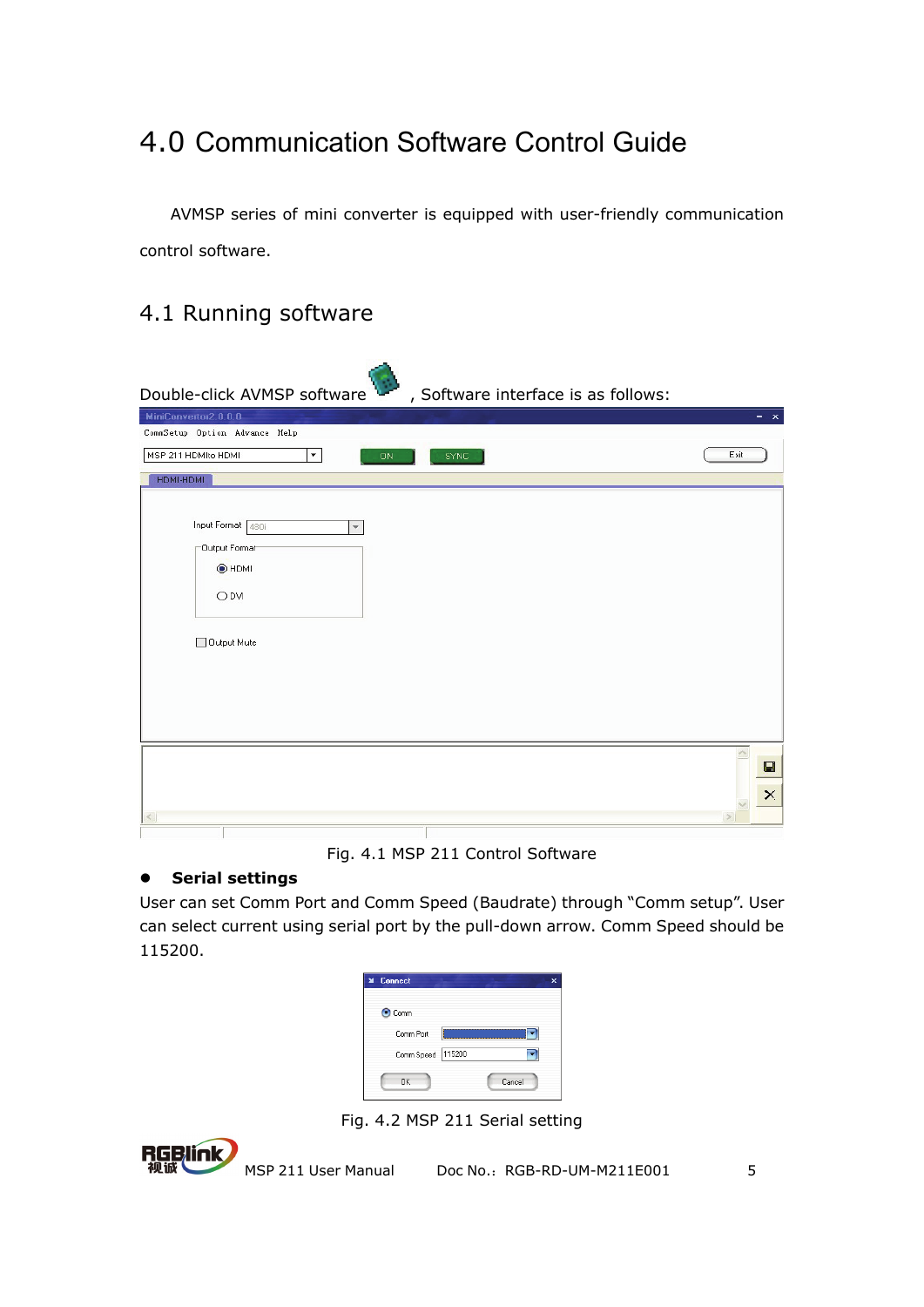#### $\bullet$  Language settings

This software supports both Chinese and English; User can switch the language by "language" menu.



Fig. 4.3 MSP 211 Language settings

### z **Advance**

In the advance menu, send CMD and device SN are only for engineers, Ordinary user do not need to set.

| Update       |
|--------------|
| Send CMD     |
| DeviceSN     |
| DebugFPGA    |
| FactorySetup |
| Log          |

Fig. 4.4 MSP 211 Advance

MSP203 can upgrade MCU and FPGA firmware inside MSP 211, before upgrade user need to key in the password in the "Admin password" dialog.

| <b>M</b> Admin Password |                                                                         |        |  |
|-------------------------|-------------------------------------------------------------------------|--------|--|
|                         |                                                                         |        |  |
|                         | OΚ                                                                      | Cancel |  |
|                         | $\Gamma$ $\approx$ $\Lambda$ $\Gamma$ MCD 211 Madres in presented $\mu$ |        |  |

Fig. 4.5 MSP 211 "Admin password"

| <b>Update</b><br>м                          | $\mathbf{x}$<br>- |
|---------------------------------------------|-------------------|
| UpdateStyle MCU<br>$\overline{\phantom{a}}$ |                   |
| FilePath:                                   | Start<br>$\cdots$ |
| 0%                                          |                   |

Fig. 4.6 MSP 211 "Update"

Click path button, Find out the updated bin file.

MSP 211 User Manual Doc No.: RGB-RD-UM-M211E001 6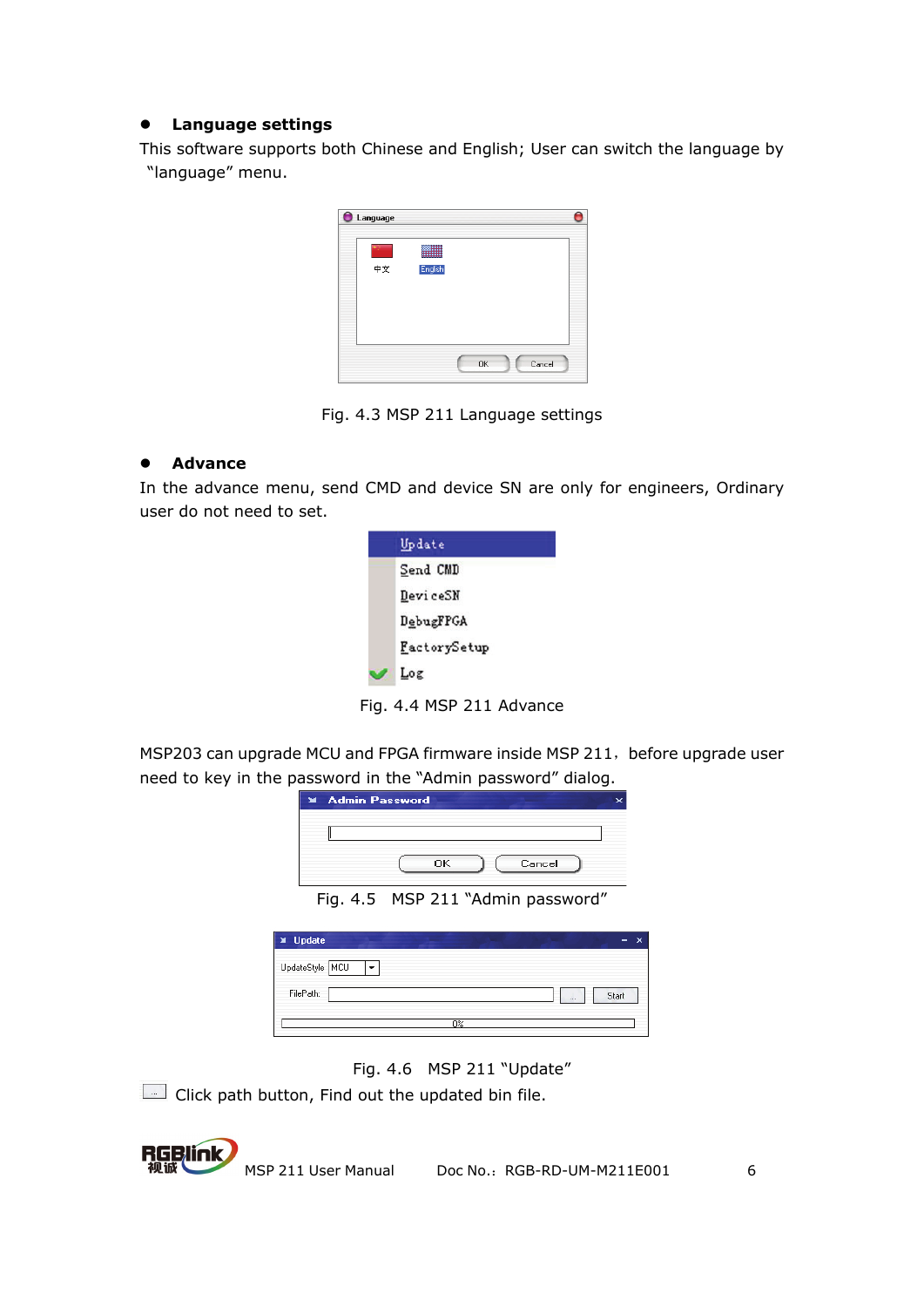## Start Click "Start" button to update

Click "Log" in the Advance menu, you can find out the log toolbar at the bottom of the software interface. Click "Log" again, the log toolbar will disappear from the software interface. Shown as below picture:

| MiniConvertor2.0.0.0                                            | $- x$ |
|-----------------------------------------------------------------|-------|
| CommSetup Option Advance Help                                   |       |
| $\overline{\phantom{0}}$<br>MSP 211 HDMIto HDMI<br>SYNC.<br>ON. | Exit  |
| HDMI-HDMI                                                       |       |
|                                                                 |       |
| Input Format 480i<br>$\star$                                    |       |
| Output Format                                                   |       |
| O HDMI                                                          |       |
|                                                                 |       |
| <b>ODVI</b>                                                     |       |
|                                                                 |       |
| Output Mute                                                     |       |
|                                                                 |       |
|                                                                 |       |
|                                                                 |       |
|                                                                 |       |
|                                                                 |       |
|                                                                 |       |
|                                                                 |       |
|                                                                 |       |
|                                                                 |       |
|                                                                 |       |

Fig. 4.7 MSP 211 Control Software



Save, User can save current log to specified path to review.

Remove, User can remove the log.

Factory Reset: User can set the status to the factory status.

### z **About**

User can find out the software version and related information in "About" menu.

| About                                                                                                             |    |
|-------------------------------------------------------------------------------------------------------------------|----|
| <b>RGBlink</b>                                                                                                    |    |
| About MiniConvertor<br>MiniConvertor Version: v1 8 0 0<br> Copyright C 2009 RGBlink Co.,Ltd, All Rights Reserved. |    |
|                                                                                                                   | Ωk |

Fig. 4.8 MSP 211 "About"

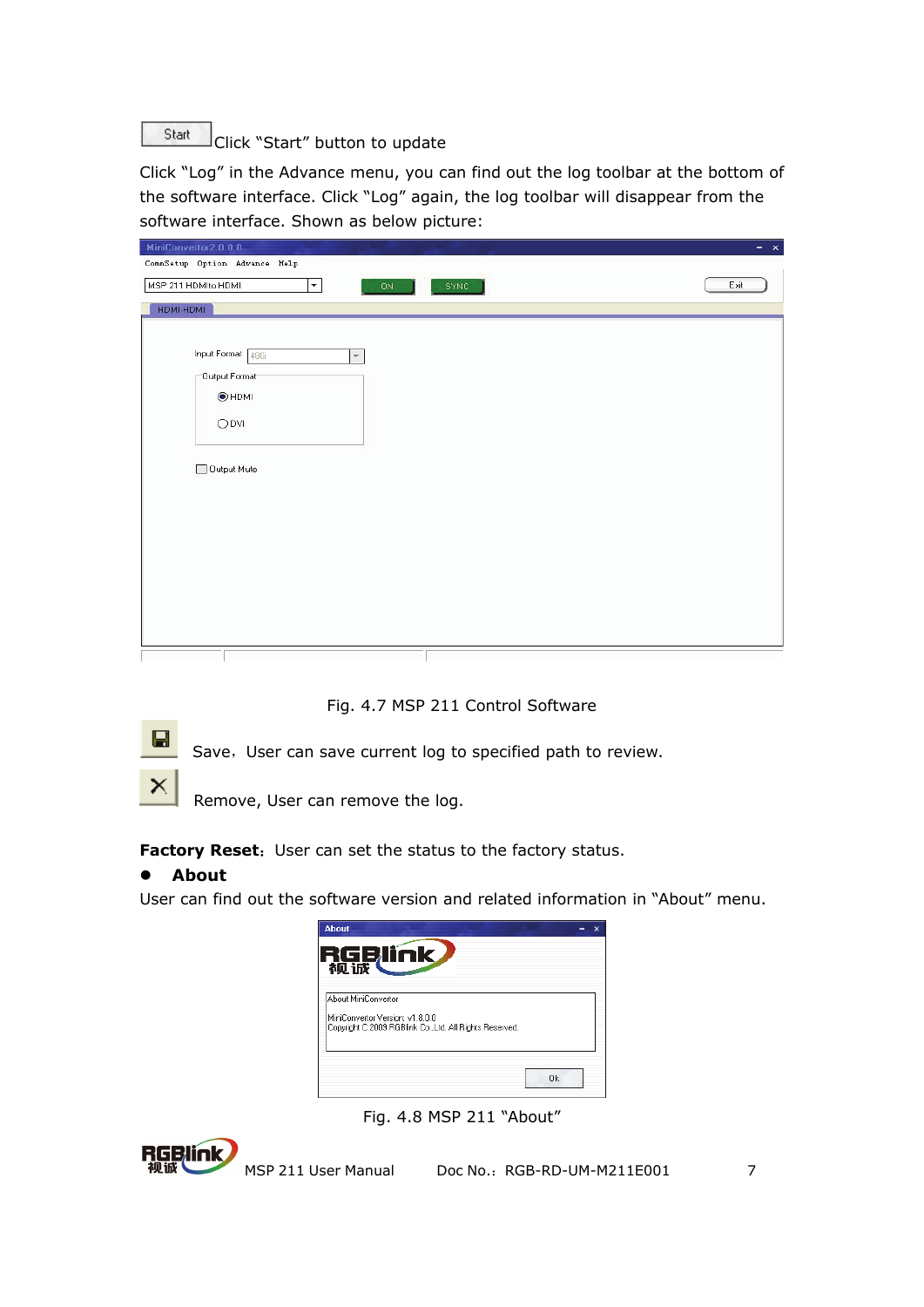#### z **How to use**

User need to choose current small converter Model in the pull-down frstly. Shown as below:

| MSP 211 HDMIto HDMI    |  |
|------------------------|--|
| MSP 291 SDI Deembedder |  |
| MSP 202 SDI embedder   |  |
| MSP 203 SDI to HDMI    |  |
| MSP 204 HDMI to SDI    |  |
| MSP 205 YUV to HDMI    |  |
| MSP 206 AV to HDMI     |  |
| MSP 207 VGA to AV      |  |
| MSP 211 HDMIto HDMI    |  |

Fig. 4.9 MSP 211 "Choose Model"

OFF. ON. Click" on" button to open the serial, The button will become when serialis opened. User can click the "Close" button if user want to close the serial.

**SYNC**  Click this button can download user config (settings) on software into MSP 211, but could not sync user config inside MSP 211 which by buttons.

Exit

Click this button can exit software.

### z **Input**

The device will automatically read and display the format of DVI input, as follows:

Input Format 480i

Fig. 4.10 MSP 211 Optional Pictures

#### $\bullet$  Output

DVI output interface is compatible with HDMI 1.3; HDMI interface is able to embedded audio; If use DVI protocol, audio should go by additional CANNON to play. Select "Output Mute" to make device mute.

| $①$ HDMI |  |
|----------|--|
| ODVI     |  |
|          |  |

Output Mute

Fig. 4.11 MSP 211 Optional Pictures

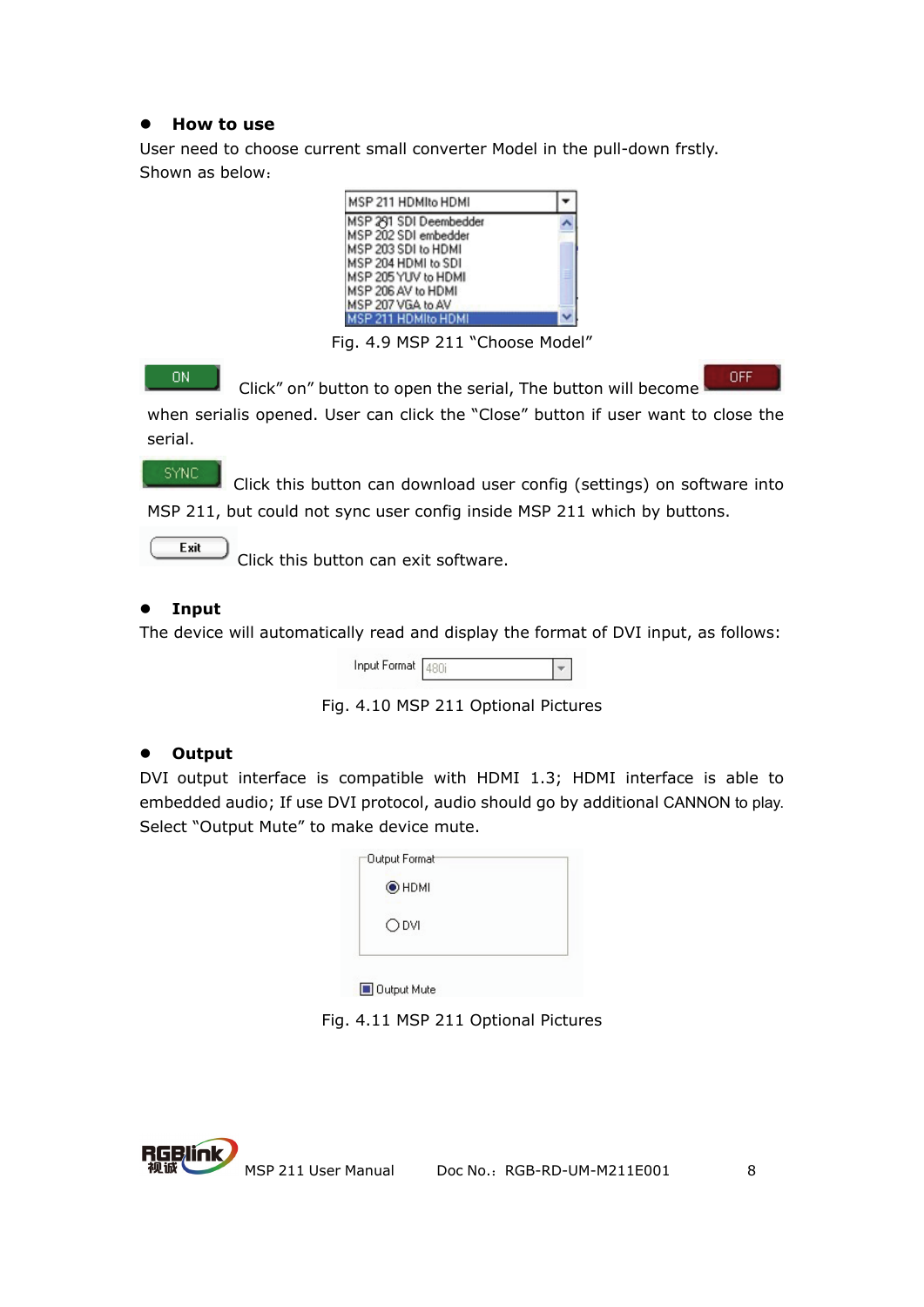# **5.0** User Quick Start

1. Connect DVI input from source and DVI output to back end device, audio to audio player;

2. Connect one end of the power adapter with the device, the other end into a socket. Plug in, red led light means the device get power, and green on means it got signal input works.

 If user wants to change the mini converter output protocol, for example, from DVI to HDMI, should check following steps. Defaultly, the converter output as DVI.

3. How does PC software control the device?

When using PC with COM, users can connect the device to PC through cable RJ11 to DB9.

1) Firstly connect the device by cable RJ11 to DB9, another end to PC or laptop if with RS232 connector;

2) Double click the software of AVMSP  $\sim$ , seen as follows: 串口设置 选项 高级 帮助 MSP 211 HDMIto HDMI  $\overline{|\cdot|}$ 退出  $\pm$ HDMI-HDMI Input Format 480) Output Format • номі ODVI Output Mute  $\blacksquare$  $\times$ Com1 Closed [MCU-????] [FPGA-????] [SN-????]

Fig. 5.2 MSP 211 Control Software

① Select current small converter Model as MSP 211 in the pull-down.

RGBlink MSP 211 User Manual Doc No.: RGB-RD-UM-M211E001 9